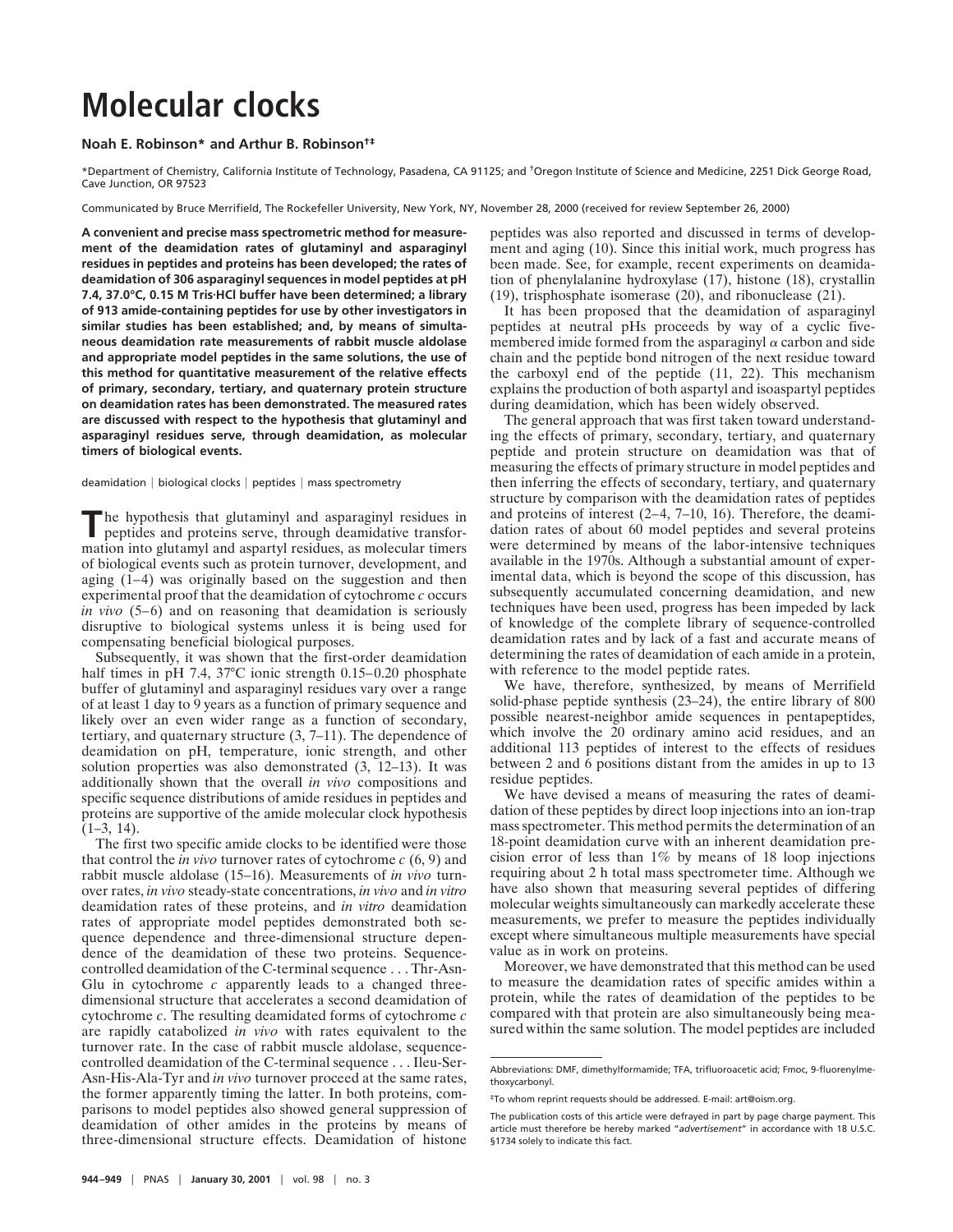with the protein during the rate experiment, and the reaction mixture is digested with an appropriate proteolytic enzyme before direct injection into the mass spectrometer. The mass regions of all of the amide-containing peptides are then simultaneously scanned.

We herein report the deamidation rates of 306 asparaginyl pentapeptides. We also report the deamidation rates of the first two asparaginyl residues near the C terminus of rabbit muscle aldolase along with the rates of simultaneously measured analogous model peptides, which allow the determination of the effects of primary and secondary structure on these aldolase deamidations. All of these rates of deamidation were determined at pH 7.4 in 0.15 M Tris $\cdot$ HCl buffer at 37.0 $\degree$ C with peptide and protein concentrations of  $1.0 \times 10^{-3}$  M.

## **Materials and Methods**

**Synthesis of Peptides.** The peptides were synthesized by means of Merrifield solid-phase peptide synthesis (23, 24) in an Advanced ChemTech Model 396 MBS synthesizer with a 96-well reaction block. Derivatives used were 9-fluorenylmethoxycarbonyl (Fmoc)-Ala, Fmoc-Arg(2,2,4,6,7-pentamethyldihydrobenzofuran-5-sulfonyl), Fmoc-Asp(O-*t*-butyl), Fmoc-Asn, Fmoc-Cys(acetamidomethyl), Fmoc-Glu(O-*t*-butyl), Fmoc-Gln, Fmoc-Gly, Fmoc-His(Trityl), Fmoc-Ile, Fmoc-Leu, Fmoc-Lys(*t*butyloxycarbonyl), Fmoc-Met, Fmoc-Phe, Fmoc-Pro, Fmoc-Ser(*t*-butyl), Fmoc-Thr(*t*-butyl), Fmoc-Trp, Fmoc-Tyr(t-butyl), Fmoc-Val, and Wang resin substituted with  $0.67 \text{~meq/g~Fmoc}$ Gly. These were all purchased from Peptides International.

Each well of the synthesizer initially contained 0.1 g of Wang resin. Double couplings for 45 min each with a 3-min 1.5-ml wash of 50:50 *N*-methylpyrrolidone (NMP)/dimethylformamide (DMF) between couplings were used. Reagents for each coupling were 0.5 ml of 0.5 M derivative in NMP; 0.5 ml of coupling reagent that was  $0.5$  M 2- $(1H$ -benzotriazol-1-yl)-1,1,3,3tetramethyluronium hexafluorophosphate and 0.5 M 1-hydroxybenzotriazole in DMF; 0.25 ml of neutralizer that was 2 M *N,N*-diisopropylethylamine in NMP; and 0.25 ml of DMF. Double deblocking with 1.5 ml of 20% piperidine in DMF was carried out once for 5 min, followed by a second 15-min deblocking. Resin and side-chain protecting groups were removed with 1.5 ml of scavenger-containing trifluoroacetic acid (TFA) solution at room temperature for 2 h. The TFA solution was TFA/anisole/ethylmethylsulfide/ethanedithiol in the proportions 93:3:3:1, respectively, by volume. The product was filtered and the resin washed once with 1 ml of TFA. Eleven separate syntheses were performed, with 96 peptides synthesized simultaneously in most cases.

The peptides were precipitated and washed three times with 15 ml of methyl-*t-*butyl ether, vacuum dried, dissolved in 18.2 M $\Omega$  distilled and purified H<sub>2</sub>O, divided into five parts in low-temperature vials, freeze dried, and stored at  $-80^{\circ}$ C.

The acetamidomethyl-blocking groups of cystine were approximately 20% removed in TFA. Deamidation rates of both the blocked and unblocked peptides were measured by mass spectrometry. Deamidation rates for the blocked peptides will be reported elsewhere.

Yields were determined by hydrolysis with 6 N HCl in  $H_2O$  at 95°C for 48 h followed by amino acid analysis in a Thermoquest HPLC with a P4000 pump, AS3000 autosampler, and UV6000LP detector combined with a Pickering PCX5200 derivatizer (Pickering Laboratories, Mountain View, CA), column, ninhydrin, and lithium buffer system. Yields averaged about 70% with the remaining peptide either not washed from the resin or solubilized during the ether washes. In most cases, impurities in the peptides were so minimal as to be indistinguishable from background in the mass spectrometer.

**Deamidation of Peptides.** Peptide deamidation reactions were carried out in pH 7.4,  $37.0^{\circ}$ C, 0.15 M Tris $\cdot$ HCl buffer. Peptide concentrations were  $1.0 \times 10^{-3}$  M. These reactions were carried out in 1.5-ml polypropylene centrifuge vials with screw caps and rubber O-rings. The vials were also sealed in trays in a hydrated environment to prevent evaporation. Half of the vials in each experiment, alternating in reaction times, were fitted with pressed-in 0.002-inch-thick Teflon film liners and tops. Each vial contained 100  $\mu$ l of solution.

The deamidation reactions took place in a specially constructed incubation chamber controlled at  $37.00 \pm 0.02$ °C throughout the 3-month period of these experiments. This chamber was continuously monitored by means of three thermisters and one glass thermometer; one of the thermisters and the thermometer were calibrated to ASTM standards.

Incubation times varied between 4 and 102 days. These were adjusted to provide measured points over a range of at least one-fourth and at most six deamidation half times for each individual peptide or protein. At timed intervals, vials were removed from the incubator and frozen at  $-80^{\circ}$ C. All portions for an individual rate were measured in a single set of mass spectrometry runs with the analyses alternated to eliminate drift errors during the course of the mass spectrometry.

In the case of aldolase, ICN rabbit muscle aldolase precipitated from 6 M ammonium sulfate was centrifuged, dissolved in H<sub>2</sub>O, and diluted to  $1.0 \times 10^{-3}$  M. The solution also contained the peptides Gly-Ser-Asn-His-Gly and Gly-Ala-Asn-Ser-Gly at  $1.0 \times 10^{-3}$  M and was 0.015 M in pH 7.4 Tris HCl buffer. This solution was divided into  $50-\mu l$  portions in polypropylene vials, placed at 37.0°C, removed from the incubator at 14 1-day intervals, and frozen at  $-80^{\circ}$ C. Before mass spectrometric analysis,  $3-\mu$  portions of the reaction mixtures were each mixed with 16  $\mu$ l of a 0.5 mg/ml solution of Sigma T-1426 TPCK treated trypsin or ICN 100478  $\alpha$ -chymotrypsin respectively. The trypsin mixtures were incubated at 37.0°C for 2 hours, and the chymotrypsin mixtures were incubated at 25°C for 10 min before dilution for mass spectrometry. The tryptic and chymotryptic digests were injected separately into the mass spectrometer, so 28 loop injections were performed. Trypsin produced the Ala-Leu-Ala-Asn-Ser-Leu-Cys-Gln-Gly-Lys peptide and chymotrypsin the Ileu-Ser-Asn-His-Ala-Tyr peptide.

**Measurement of Deamidation by Mass Spectrometry.** Measurements were made in a Thermoquest LCQ mass spectrometer fitted with a Thermoquest electrospray source, a Thermoquest AS3500 autosampler, and a customized sample delivery system driven by a Harvard Apparatus PHD2000 syringe pump with 5- and 10-ml Hamilton glass syringes. The autosampler had a Teflon-coated needle assembly, a Tefzel valve rotor, and a PEEK valve body. The LCQ was powered at 240 V by four Exeltech MX1000 power modules connected to a battery bank serviced by two Lorain Flotrol A100F25 rectifiers (Lorain Corporation, Lorain, OH).

The 5-ml syringe contained 1.5% acetic acid in acetone, and the 10-ml syringe contained purified  $H_2O$ . These were pumped to give a combined flow of 40  $\mu$ l/minute of solution that was 0.5% acetic acid and 33% acetone into the electrospray source. The heated capillary was at 180°C. The solutions were combined, after sample introduction into the  $H<sub>2</sub>O$  stream, in a U.466 Upchurch PEEK static mixing T (Upchurch Scientific, Oak Harbor, WA). Each run consisted of a  $50-\mu l$  loop injection of sample, which was monitored continuously for 5–7 min by a sequence of 4 high-resolution zoom scans centered on the expected charge/mass ratios and one  $100-2,000$  charge/mass low-resolution scan. Approximately two zoom scans per microliter of sample were recorded. Meticulous attention was paid to the materials in contact with the sample, and the hold-up volume and surface area of the sample delivery system were minimized. Teflon and Tefzel were used when available.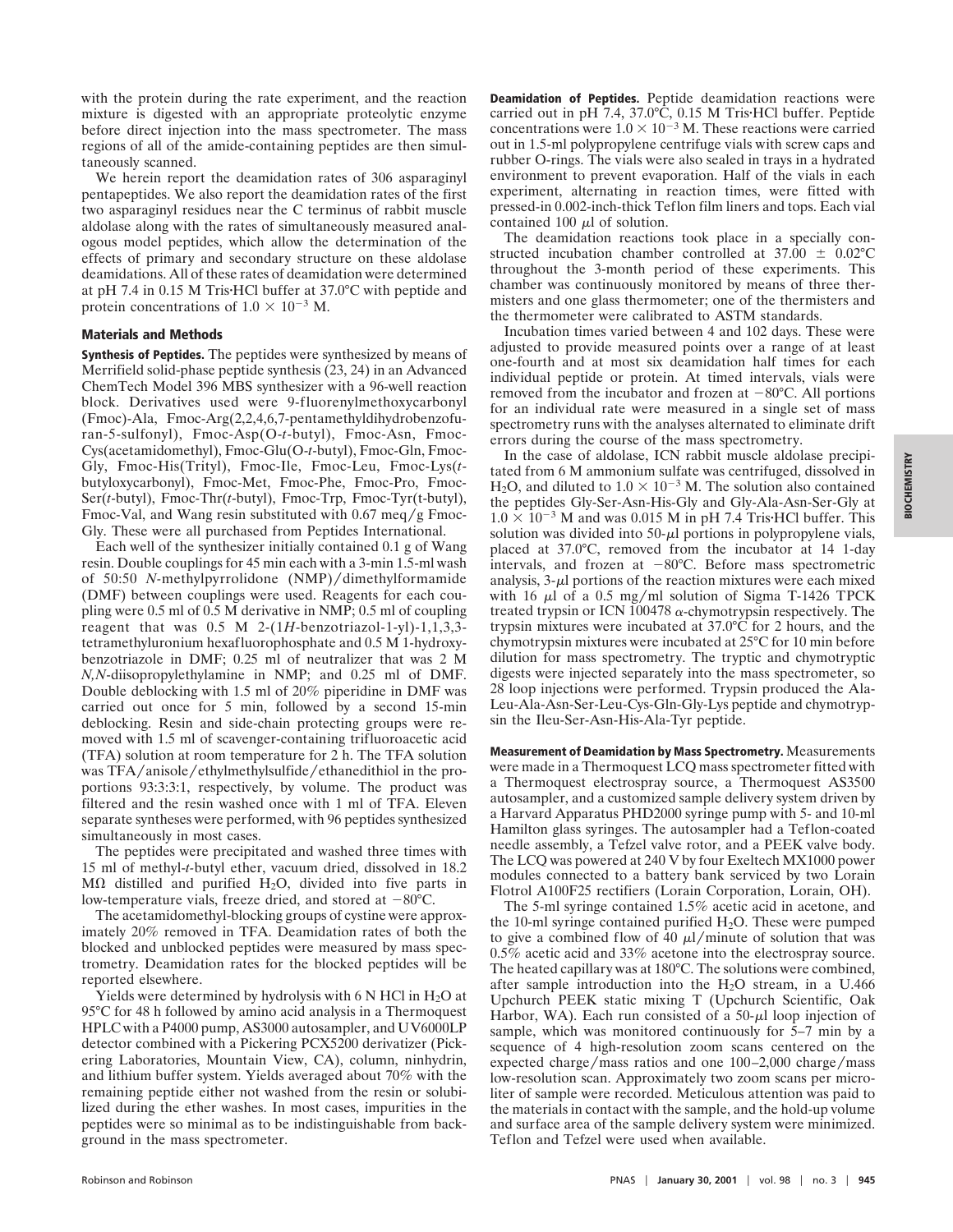Before analysis, the samples were diluted 500-fold with  $H_2O$ by pipetting of 1.5  $\mu$ l into 749  $\mu$ l in the injection vials. In the case of proteins and larger peptides, H2O was substituted for acetone in the injection system to avoid precipitation. All solutions throughout these experiments were handled in Teflon or polypropylene containers. No glass containers were used except for the syringe pump syringes. The aldolase samples were diluted only 50-fold before analysis;  $75-\mu l$  injections were used; data were collected for 8 min per sample; and the LCQ automatic gain control was turned off to avoid suppression of detector sensitivity by the large amounts of proteolytic enzyme and aldolase fragments in the sample. The larger samples offset the lesser data collected per peptide, because each of four peptides was being scanned simultaneously.

A typical 4-h mass spectrometry run consisted of 36 samples, with 18 from each of 2 peptide rate experiments. These included peptides of different masses, and the samples were alternated to mutually wash the sample delivery system. We also carried out experiments wherein several peptides of differing mass were simultaneously measured. The throughput of these procedures can be increased by 10- to 20-fold by such combined measurements and/or by combined peptide syntheses of appropriately selected peptide sets. Precision, however, is compromised as the number of peptides rises. As we wished to keep precision error in these experiments below 1%, we did not combine peptides for the experiments reported here, except in the case of the protein experiments.

**Calculation of Results.** Raw data from all of the sample-containing zoom scans from each LCQ run were summed, averaged, and recorded in Microsoft EXCEL tables to give results as shown in Figs. 1 and 2. The point-by-point values of these curves were then corrected for baseline noise, adjusted for the naturally occurring isotopic ratios, and separated into the contributions from the undeamidated and deamidated peptides, which differ from each other in that deamidation increases the mass by 1 atomic mass unit. The rates of deamidation were then calculated and plotted as first-order rate curves as shown in Fig. 3. These calculations were performed in MATHCAD 8 PROFESSIONAL (Math Soft, Cambridge, MA) with overlays from MACRO EXPRESS 2000 (Insight Software Solutions, Bountiful, VT) that permit large numbers of calculations to be made sequentially and automatically. In the course of this work, we have measured and calculated about 500 deamidation rates involving 9,000 loop injections and requiring a total of about 1,000 h of mass spectrometer operation. With the aid of our computer programs, each 4 h of mass spectrometer operation requires about 30 min of manual computer manipulations to calculate the results, largely because our programs are not integrated into the LCQ software.

**Results and Discussion.** The results are summarized in Tables 1 and 2. The first-order deamidation half times for the 306 asparaginyl peptides are between 1 day and 455 days with a distribution function as shown in Fig. 4. Clearly, the side chain of the amino acid residue on the carboxyl side of the asparaginyl residue has a larger effect on the deamidation rate than does the residue on the amino side. The residues on both sides affect the deamidation rate in an ordered way that is explainable from their structures and the proposed cyclic imide mechanism. Table 1 reports deamidation rates for amide-side Pro, but not for carboxyl-side Pro. For all 18 peptides with carboxyl-side Pro, our measurements showed deamidation half times of more than 1,000 days. Because Pro cannot participate in the five-membered imide ring, this result would be expected. The duration of our experiments did not, however, allow the careful and precise measurement of these rates, so the values will be reported later after they have been investigated more carefully.

The precision error of the values reported in Table 1 is



Fig. 1. Representative averaged zoom scans from direct  $50-\mu$ l loop injection of the peptide Gly-Ala-Asn-His-Gly into the LCQ mass spectrometer. Scans are from the first, sixth, and fifteenth points of the deamidation experiment. Deamidation solutions were 1.0  $\times$  10<sup>-3</sup> M peptide, 0.15 M Tris HCl, pH 7.4, and 37.0°C. Injected solution was  $2 \times 10^{-6}$  M peptide and  $3 \times 10^{-4}$  M Tris-HCl buffer. The graphs shown are actual and typical unsmoothed experimental data. The graphical base lines have been omitted to show the quality of these results.

generally less than 1%. Systematic errors, however, are also present. In some cases, the amidated and deamidated peptides were differentially retarded and slightly absorbed in the sample delivery system. Usually, the more positively charged peptides were absorbed more strongly, so the undeamidated peptides were absorbed more extensively than were the deamidated products. For this reason, we estimate that the absolute values of these deamidation rates have probable errors of about 5% or less.

At pH 7.4, these peptides are not homogeneous molecular species. For example, the pKs of the carboxyl, imidazole, and amino groups in the peptide Gly-Ser-Asn-His-Gly are 3.1, 6.4, and 7.8, respectively (25). Therefore, whereas the carboxyl and imidazole groups are mostly deprotonated at pH 7.4, the amino group, to a significant extent, is an equilibrium mixture of the protonated and deprotonated species, which have different but similar deamidation rates (25). Some of the variability seen in Table 1 is, therefore, likely to be the result of differences in pK of the peptides, but most of the variation arises from peptide sequence.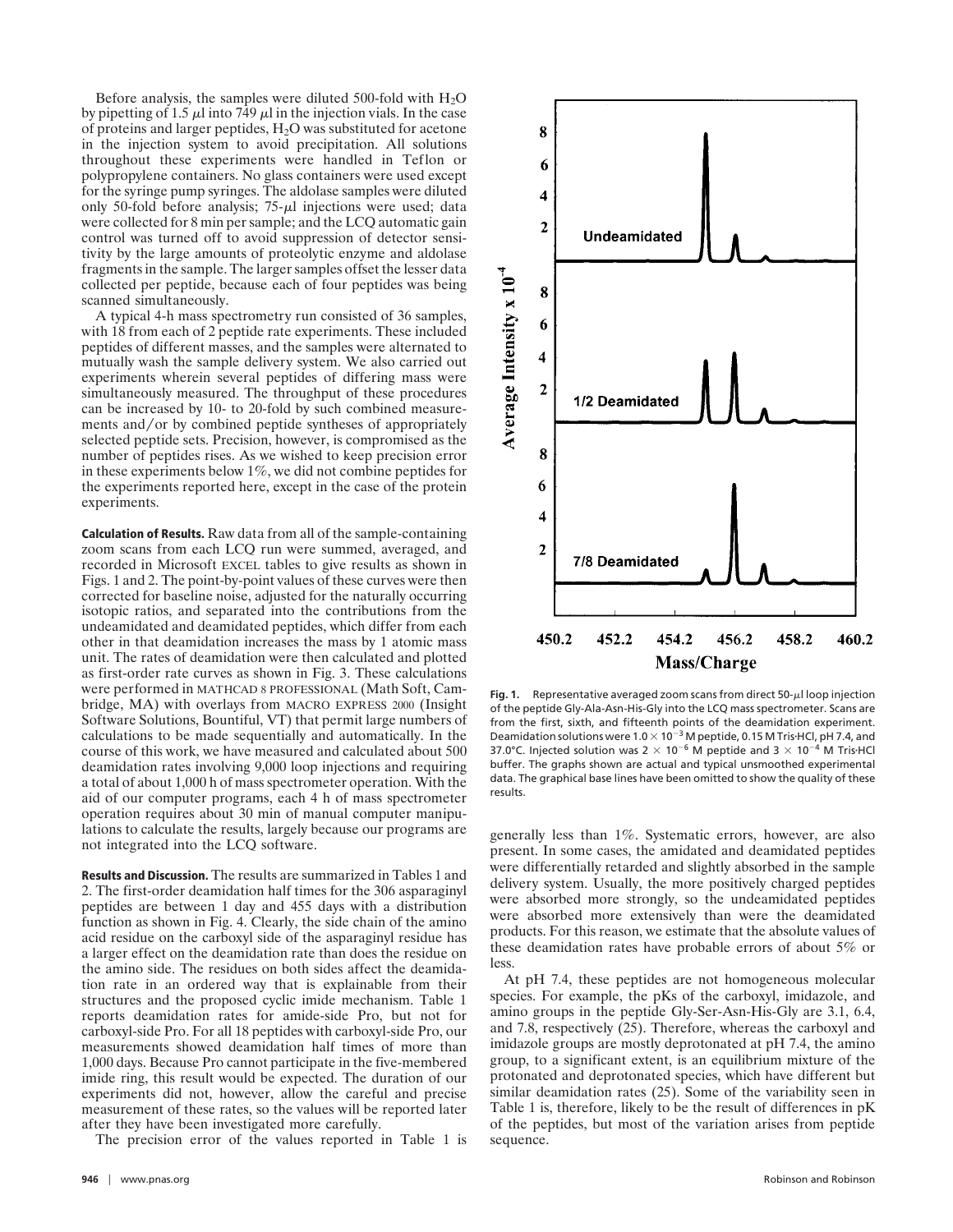

**Fig. 2.** Unsmoothed and uncorrected experimental data for averaged zoom scans of the sixth deamidation point in the deamidation of Gly-Ala-Asn-His-Gly. This graph is typical of actual experimental data obtained for the 306 peptides in these experiments.

We have chosen Tris<sup>-</sup>HCl buffer for these experiments, because it is relatively benign in its direct effects on deamidation rate as compared, for example, to phosphate (3, 12). As these studies are expanded, the Tris<sup>HCl</sup> rates will serve as a base to which the effects of other solute molecules can be added. Of central importance, however, is the comparison of peptide deamidation rates with those of proteins with corresponding sequences under identical solvent and environmental conditions. For this reason, the results reported in Table 2 are of special importance.

Table 2 shows that, as expected from previous work (15–16), the C-terminal Ser-Asn-His sequence in aldolase deamidates at essentially the same rate as does its corresponding model peptide—which was present in the same solution at the same time and was simultaneously measured in the mass spectrometer. The Tris HCl value of 8.3 days for the deamidation of Gly-Ser-Asn-His-Gly, as compared with that for aldolase of 9.4 days, is in good agreement with that previously reported of 6.4 days for Gly-Ser-Asn-His-Gly in phosphate buffer (16) and aldolase of 8 days (15). Phosphate buffer is known to accelerate deamidation (12). It is also in good agreement with the reported *in vivo* turnover rate for rabbit muscle aldolase of 8 days (15).

Conversely, however, the second amide sequence from the C-terminal, Ala-Asn-Ser, deamidated with a half life of 11.4 days in the peptide but was not observed to deamidate at all in the



**Fig. 3.** First-order rate plot of the deamidation of the peptide Gly-Ala-Asn-His-Gly. Deamidation half time for the  $1.0 \times 10^{-3}$  M peptide in 0.15 M Tris HCl, at pH 7.4, and 37.0°C was calculated to be 9.3 days, and the first-order rate constant  $k = 0.86 \times 10^{-6}$ -sec<sup>-1</sup>.

protein during the 14-day duration of the experiment. In the protein, therefore, this sequence has a deamidation rate at least 10- to 20-fold slower than the model. This difference is likely because this amide is located in an  $\alpha$  helix in the protein. The postulated cyclic imide intermediate involved in the deamidation of these asparaginyl peptides requires that the amide nitrogen of the residue toward the carboxyl end of the asparaginyl residue be available for imide formation. This would require disruption of the  $\alpha$  helix in which this nitrogen is participating.

We suggest that strategically located asparaginyl residues may serve as useful quantitative detectors of helix formation in model peptide and other systems. This deamidation rate is very sensitive to helix and is easily measurable. Helix dependence of deamidation has also been reported in several model peptides (25).

We are convinced that this method for deamidation rate measurement of particular sequences in proteins, which we have demonstrated here with these two sequences in aldolase, will prove robust. Preliminary experiments that we have performed with several other proteins have shown that the majority of their amide-containing peptides are immediately measurable. Where disulfide bonds are present, it is helpful to include 1  $\mu$ l of 0.1 M 1,4-dithiothreitol in the enzymatic digestion mixtures. Chromatographic and electrophoretic separations should be avoided entirely because they are time consuming and because they introduce the possibility of large systematic errors from differential losses of the amidated and deamidated peptides during measurement.

Studies of a wide variety of model peptides have shown that pentapeptide models of the sort summarized in Table 1 are good surrogates for longer peptides and proteins of similar sequences, with respect to primary structure effects on deamidation (25). It is evident that the deamidation rates of these asparaginyl pentapeptides at  $37.0^{\circ}$ C in pH 7.4, 0.15 M Tris $\cdot$ HCl buffer depend primarily on the adjacent carboxyl-side residue, as would be expected from the cyclic imide model.

For carboxyl-side residues without specific functionality, the order of deamidation rates is Gly, Ala, Leu, Val, and Ileu,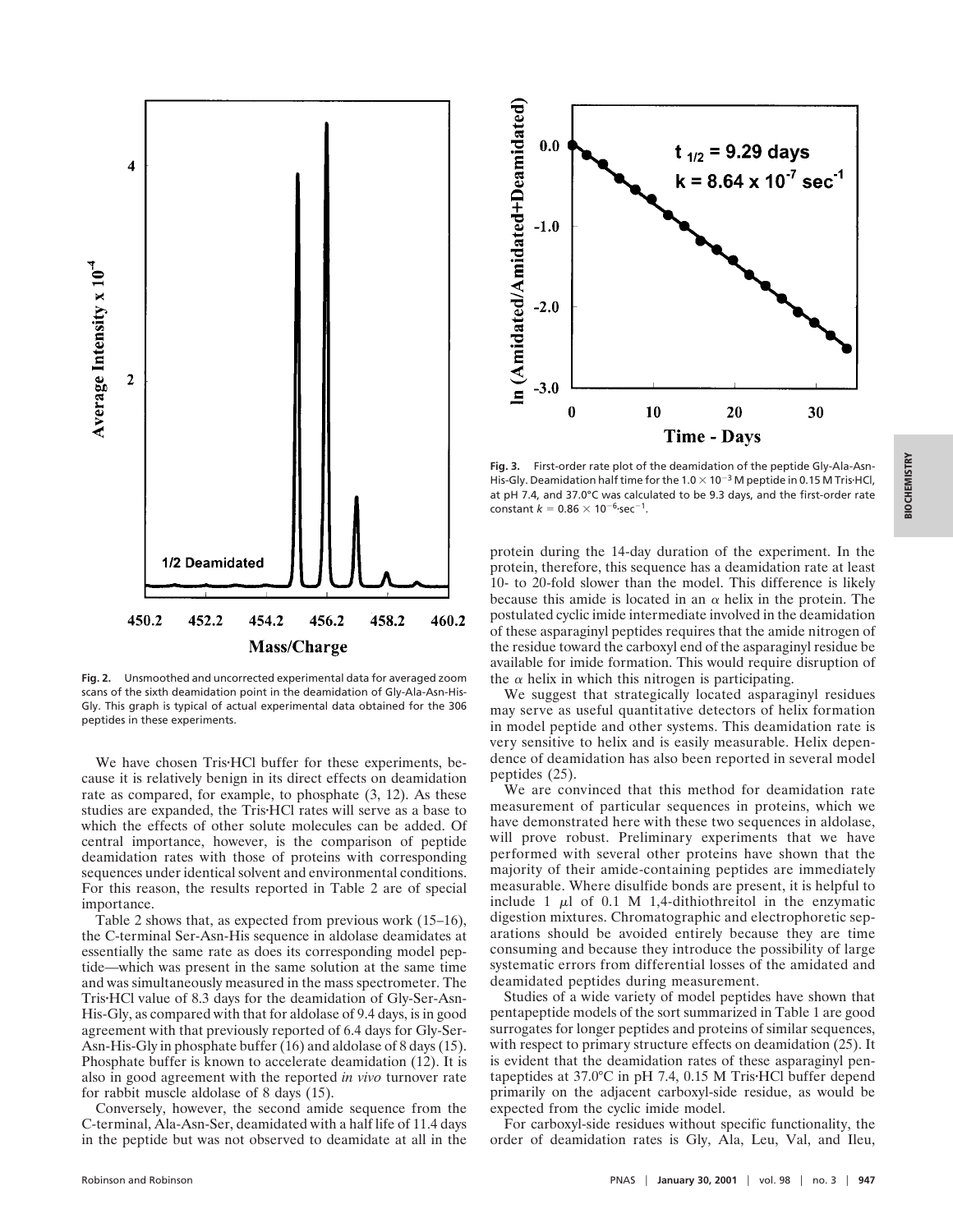Table 1. First-order deamidation half times of pentapeptides GlyXxxAsnYyyGly in days at pH 7.4, 37.0°C, 0.15 M Tris·HCl

|            | Yyy  |      |      |      |      |      |      |      |      |      |      |      |      |      |       |     |            |      |             |
|------------|------|------|------|------|------|------|------|------|------|------|------|------|------|------|-------|-----|------------|------|-------------|
|            | Gly  | His  | Ser  | Ala  | Asp  | Thr  | Cys  | Lys  | Met  | Glu  | Arg  | Phe  | Tyr  | Trp  | Leu   | Val | <b>Ile</b> |      | Mean Median |
| Xxx        |      |      |      |      |      |      |      |      |      |      |      |      |      |      |       |     |            |      |             |
| Gly        | 1.03 | 9.2  | 11.8 | 21.1 | 28.0 | 39.8 | 40.6 | 48.2 | 50.4 | 73.9 | 57.8 | 64.0 | 63.6 | 77.1 | 104   | 224 | 287        | 70.6 | 50.4        |
| Ser        | 0.96 | 8.3  | 15.1 | 24.1 | 30.3 | 45.7 | 60.2 | 55.5 | 54.9 | 59.7 | 59.7 | 52.2 | 64.7 | 76.8 | 110   | 233 | 285        | 72.7 | 55.5        |
| Thr        | 1.04 | 9.6  | 17.1 | 24.6 | 27.9 | 50.0 | 55.5 | 57.6 | 47.6 | 60.8 | 51.2 | 76.4 | 80.6 | 72.5 | 110   | 237 | 279        | 74.0 | 55.5        |
| Cys        | 1.14 | 10.8 | 19.0 | 26.4 | 30.6 | 48.7 | 46.0 | 46.6 | 64.5 | 48.3 | 83.1 | 73.9 | 83.9 | 111  | 119   | 229 | 304        | 79.1 | 48.7        |
| Met        | 1.04 | 10.2 | 15.2 | 22.1 | 26.4 | 43.6 | 49.6 | 60.4 | 56.9 | 72.4 | 58.8 | 61.9 | 74.0 | 92.7 | 113   | 211 | 275        | 73.2 | 58.8        |
| Phe        | 1.15 | 10.2 | 18.1 | 24.2 | 27.4 | 39.0 | 46.5 | 58.2 | 58.6 | 62.4 | 61.2 | 69.5 | 75.1 | 102  | 118   | 203 | 287        | 74.2 | 58.6        |
| Tyr        | 1.49 | 10.2 | 11.9 | 24.3 | 28.4 | 38.1 | 48.6 | 55.1 | 64.3 | 41.0 | 56.9 | 58.0 | 70.6 | 120  | 118   | 241 | 306        | 76.1 | 55.1        |
| Asp        | 1.53 | 9.7  | 17.0 | 24.0 | 29.4 | 52.4 | 54.1 | 75.9 | 57.3 | 46.8 | 87.2 | 70.1 | 70.4 | 80.3 | 111   | 241 | 298        | 78.0 | 57.3        |
| Glu        | 1.45 | 9.0  | 16.4 | 25.8 | 32.0 | 36.8 | 44.2 | 77.8 | 59.6 | 60.3 | 80.9 | 70.2 | 94.5 | 98.4 | 130   | 268 | 279        | 81.4 | 60.3        |
| His        | 1.14 | 10.7 | 15.7 | 24.6 | 31.2 | 47.2 | 43.9 | 50.2 | 63.1 | 69.4 | 48.9 | 72.1 | 82.3 | 95.4 | - 116 | 247 | 327        | 79.2 | 50.2        |
| Lys        | 1.02 | 10.5 | 15.6 | 23.6 | 34.0 | 58.1 | 49.0 | 53.5 | 60.9 | 72.5 | 57.4 | 70.1 | 96.7 | 98.1 | 119   | 246 | 313        | 81.1 | 58.1        |
| Arg        | 1.00 | 10.0 | 14.3 | 24.4 | 34.7 | 50.7 | 50.5 | 49.6 | 74.4 | 68.3 | 67.4 | 68.3 | 90.0 | 127  | 128   | 247 | 311        | 83.4 | 67.4        |
| Ala        | 1.05 | 9.3  | 14.9 | 22.5 | 31.9 | 43.5 | 63.7 | 55.9 | 59.2 | 74.1 | 62.4 | 65.6 | 73.9 | 130  | 124   | 254 | 300        | 81.5 | 62.4        |
| Leu        | 1.08 | 10.7 | 16.7 | 25.1 | 32.1 | 46.1 | 53.5 | 60.1 | 62.6 | 56.7 | 62.1 | 72.4 | 75.7 | 74.5 | 155   | 294 | 391        | 87.6 | 60.1        |
| Val        | 1.23 | 10.2 | 18.2 | 27.5 | 33.5 | 49.9 | 63.2 | 63.8 | 65.7 | 64.8 | 67.4 | 66.6 | 79.2 | 88.9 | 154   | 291 | 366        | 88.9 | 64.8        |
| <b>lle</b> | 1.26 | 11.5 | 14.5 | 25.9 | 33.8 | 46.3 | 52.7 | 64.4 | 58.8 | 58.6 | 66.4 | 61.5 | 79.3 | 86.7 | 154   | 295 | 384        | 87.9 | 58.8        |
| Trp        | 1.75 | 11.3 | 15.5 | 30.7 | 43.6 | 38.9 | 83.1 | 59.4 | 64.2 | 75.7 | 73.9 | 71.1 | 92.6 | 135  | 133   | 226 | 286        | 84.8 | 71.1        |
| Pro        | 1.18 | 12.8 | 18.9 | 31.8 | 48.6 | 63.1 | 60.0 | 67.8 | 78.4 | 92.0 | 72.9 | 100  | 114  | 122  | 181   | 364 | 455        | 111  | 72.9        |
| Mean       | 1.20 | 10.2 | 15.9 | 25.1 | 32.4 | 46.5 | 53.6 | 58.9 | 61.2 | 64.3 | 65.3 | 69.1 | 81.2 | 99   | 128   | 253 | 318        | 81.4 | 61.2        |
| SD         | 0.05 | 0.25 | 0.50 | 0.65 | 1.4  | 1.7  | 2.4  | 2.1  | 1.8  | 2.9  | 2.6  | 2.4  | 3.1  | 5.0  | 5.0   | 9.3 | 11.9       | 3.1  | 2.4         |
| %SD        | 4.5  | 2.4  | 3.2  | 2.6  | 4.2  | 3.6  | 4.5  | 3.6  | 2.9  | 4.6  | 4.0  | 3.4  | 3.8  | 5.0  | 3.9   | 3.7 | 3.7        | 3.7  | 3.7         |
| Median     | 1.14 | 10.2 | 15.7 | 24.5 | 31.6 | 46.2 | 51.6 | 57.9 | 60.3 | 63.6 | 62.3 | 69.8 | 79.3 | 97   | 119   | 243 | 302        | 78.5 | 60.3        |

entirely as expected from steric hindrance. Phe, Tyr, and Trp are between Ala and Leu and likely also contribute primarily steric effects. The series Ser, Thr, Cys, and Met follows the order of the dipole moments of the functional groups, which are geometrically available to stabilize imide formation as is the imidazole group of His. The Asp side chain is short enough for it, too, to contribute significantly to deamidation, but the longer Glu, Lys, and Arg side chains are inhibited by their length.

The amino side residues are also listed in Table 1 in order of their deamidation-enhancing effect. Although a smaller effect, this is easily distinguishable. This listing is approximately in the order of number of peptide rates above and below the medians, with allowances made for special structures. The order found is qualitatively similar to that of the carboxyl side.

Some special effects are notable. For example, peptides with paired nearest-neighboring basic and acidic residues, Glu-Asn-Lys, Glu-Asn-Arg, Asp-Asn-Lys, and Asp-Asn-Arg, clearly stand out as having deamidation half times about 50% higher than the similar singular Glu, Asp, Lys, and Arg analogues. In contrast, this same effect can be distinguished for Lys-Asn-Glu, Arg-Asn-Glu, Lys-Asn-Asp, and Arg-Asn-Asp, but it raises deamidation half times in these peptides only by about 10%. Detailed discussion and mechanistic considerations of the deamidation rates reported in Table 1 is beyond the scope of this report and will be discussed elsewhere.

The deamidation rates in Table 1 serve as a basis for the design

**Table 2. Deamidation of rabbit muscle aldolase and model peptides in 1.0**  $\times$  10<sup>-3</sup> M peptide or protein, 0.15 M **Tris**z**HCl, pH 7.4, and 37.0°C in the same solution**

| Peptide                                 |                    | $t_{1/2}$ days $k \times 10^6$ sec <sup>-1</sup> |  |  |  |
|-----------------------------------------|--------------------|--------------------------------------------------|--|--|--|
| Aldolase-IleuSerAsnHisAlaTyr            | 9.4                | 0.85                                             |  |  |  |
| GlySerAsnHisGly                         | 8.3                | 0.97                                             |  |  |  |
| Aldolase-AlaLeuAlaAsnSerLeuCysGlnGlyLys | More than 150 days |                                                  |  |  |  |
| GlyAlaAsnSerGly                         | 11.4               | 0.70                                             |  |  |  |

of model peptides appropriate for the separation of primary, secondary, tertiary, and quaternary structure effects in experiments on proteins. Used in combination with the protein deamidation measurement technique exemplified in Table 2, they are suitable for the evaluation of nearest-neighbor sequence effects. Effects have also been observed from functional groups farther removed from Asn and from chain elongation (25). We are now maintaining a supply of the 800 possible Gly-Xxx-Asn-Yyy-Gly and Gly-Xxx-Gln-Yyy-Gly peptides and 113 other amide-containing peptides in our laboratory and are interested in making them available without cost to investigators wishing to make use of these peptide models in the comparative evaluation of deamidation of specific proteins.

## **Conclusions**

The values reported in Table 1 strengthen the hypothesis that deamidations of peptide and protein amides serve as ubiquitous



**Fig. 4.** Distribution function of deamidation half times for the 306 asparaginyl pentapeptides of the type Gly-Xxx-Asn-Yyy-Gly listed in Table 1. Half times are for  $1.0 \times 10^{-3}$  M peptide in 0.15 M Tris HCl, pH 7.4, and 37.0°C.